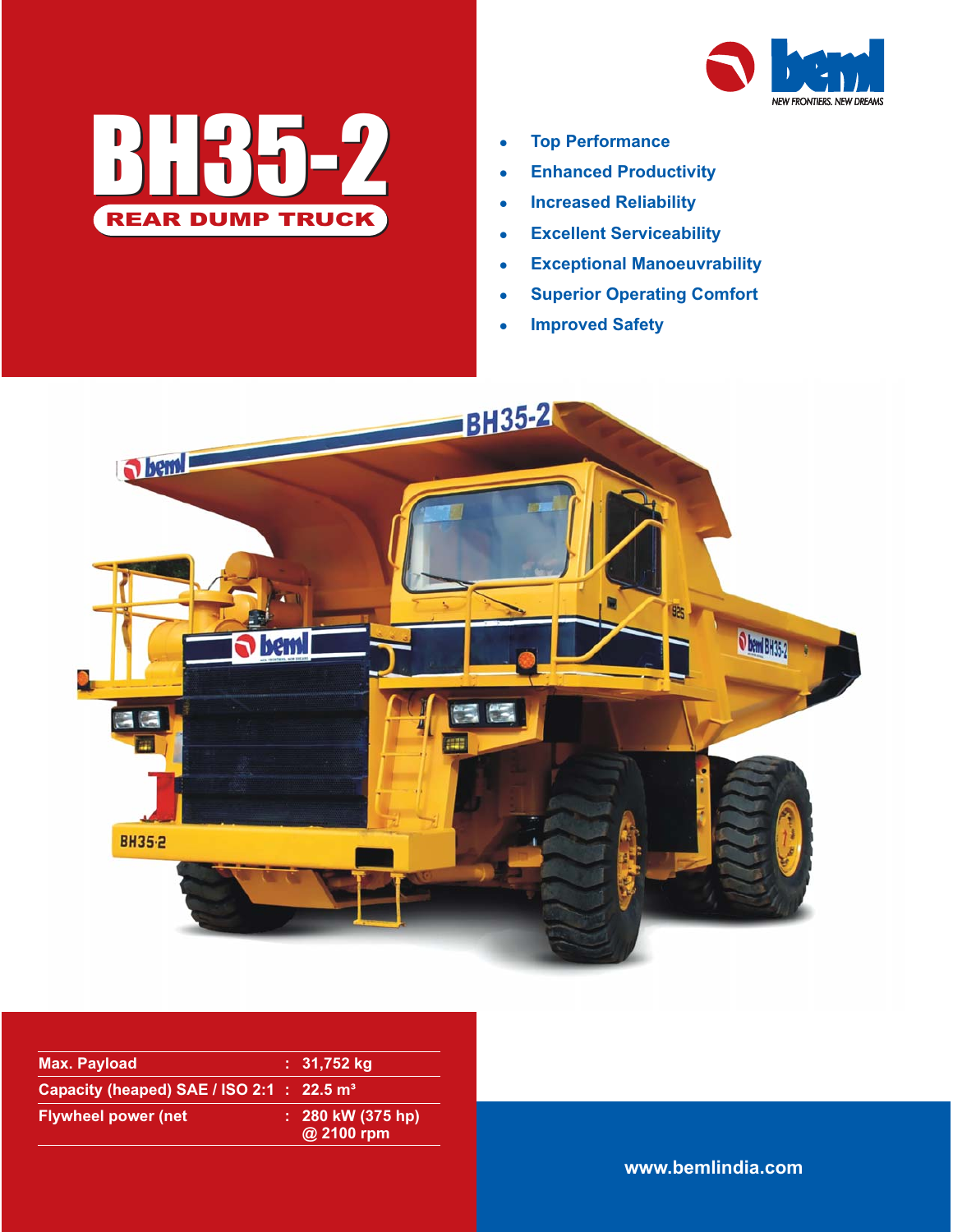# **BH35-2** REAR DUMP **TRUCK**

# **Salient Features :**

#### **The Robust Truck**

#### **Top Performance :**

High power engine, rugged AVTEC CLT 754 transmission with automatic lock - up clutch and heavy duty planetary axle provide optimum combination of speed and tractive effort.

#### **Enhanced Productivity :**

High power to weight ratio gives ample reserve power for faster cycle time. Wide target area, large volumetric body & low loading height ensures high productivity.

#### **Increased Reliability :**

Adjustment-free wet multiple disc brakes for rear axle and dry caliper disc brakes for front axle offer longer life.

#### **Excellent Serviceability :**

Low maintainability and repairability index, evaluated through SAEJ817A, compared to any other dumper in its class.

#### **Exceptional Manoeuvrability :**

Orbitrol full time Power steering with a good combination of steering angle, shorter turning radius, wheel tread and wheel base provide high degree of manoeuverability.

#### **Superior Operating Comfort :**

Human-engineered cabin with ergonomically designed operator's compartment & controls offer maximum comfort and operational ease.

#### **Improved Safety :**

Features include Integral ROPS cabin, emergency steering, dual braking system to meet relevant safety standards.





| Make                | Cummins                      |
|---------------------|------------------------------|
|                     | (India)                      |
|                     | NTA-855-C BIG CAM III        |
| <b>Type</b>         | IC-Diesel, 4-stroke,         |
|                     | turbo charged,               |
|                     | after cooled, direct         |
|                     | injection, water cooled      |
| Number of cylinders | 6, inline                    |
| Bore & Stroke (mm)  | $\alpha$ 140 x 152 mm        |
| <b>Displacement</b> | 14.0 l                       |
| Fly wheel power     | 280 kW (375 hp)              |
|                     | @ 2100 rpm                   |
| Maximum net torque  | 1627 N-m (166 kg-m)          |
|                     | $\overline{\omega}$ 1400 rpm |
|                     | Meets ISO 9249               |
| <b>Electricals</b>  |                              |
| Starting motor      | 24V DC, 7.5 kW               |
| Battery             | 2 x 12V, 200 Ah              |

# POWER TRAIN

| <b>Transmission</b>  |                                           |                          |                             |       |       |
|----------------------|-------------------------------------------|--------------------------|-----------------------------|-------|-------|
| Model                | AVTEC CLT 754                             |                          |                             |       |       |
| <b>Type</b>          | Power shift with automatic Lock up clutch |                          |                             |       |       |
| Drive axle           | <b>Full floating</b>                      |                          |                             |       |       |
| <b>Differential</b>  |                                           |                          |                             |       |       |
| Type                 |                                           |                          | Traction sensing, automatic |       |       |
| Ratio                | 3.23:1                                    |                          |                             |       |       |
| <b>Final Drive</b>   |                                           |                          |                             |       |       |
| <b>Type</b>          |                                           | Planetary reduction type |                             |       |       |
| Ratio                | 4.58:1                                    |                          |                             |       |       |
| Total reduction      | 14.787:1                                  |                          |                             |       |       |
| Travel speeds (km/h) |                                           |                          |                             |       |       |
| Range                | 1st                                       | 2 <sub>nd</sub>          | 3rd                         | 4th   | 5th   |
| Forward              | 7.74                                      | 12.57                    | 19.85                       | 29.06 | 40.11 |
| Reverse              |                                           |                          | 3.94                        |       |       |
| $\sim$               |                                           |                          |                             |       |       |

# HYDRAULIC SYSTEM

| Hydraulic pump         |                                                                       |
|------------------------|-----------------------------------------------------------------------|
| Type                   | One no. tandem gear pump for hoist, steering<br>and brake oil cooling |
| Capacity               | 213 <i>l/min @ 2100 rpm (Hoist &amp; Steering)</i>                    |
|                        | 70 l/min @ 2100 rpm (Brake oil cooler)                                |
| <b>Relief pressure</b> |                                                                       |
| Hoist                  | 17.2 MPa (175 kg/cm <sup>2</sup> )                                    |
| Brake oil cooler       | $0.54$ MPa (5.5 kg/cm <sup>2</sup> )                                  |
| Hoist cylinders        | Twin, 3-stage, double acting, telescopic type                         |
| Body hoist time        | $16 + 1.5$ sec.                                                       |

#### **STANDARD EQUIPMENT**

**GENERAL :** ROPS cabin, Electric Diagnostic system, Vandalism Protection Cap (Fuel tank), Head and tail lights, Air horn, Turn signal lights, Alternator, Electric starter, Key-switch, Wiper motor, Manual emergency steering, Windshield washer, Dump brake, Right & Left Hand mirror, Portable fire extinguisher, Tool kit, Parking brake valve, Tiltable steering wheel and column, Exhaust heated body, Central warning lamp & buzzer, Battery relay, Backup Alarm with flasher, Catwalk, Mudflaps, Body lock pins, Rock ejectors, Cabin floor mat, Safety seat belt, Co-operator seat, Air dryer, Front brake cut-off switch, Emergency brake, Engine shut-off switch, Twin fresh air fans, Fog lights, Dia guage on fuel tank, Auto retarder, Blind spot mirror & steering locking, Reflective stickers on all sides.

GUAGES : Ammeter, Voltmeter, Air pressure, Engien oil pressure, Water temperature, Transmission oil temperature & pressure, Brake oil temperature, Air cleaner restriction, Speedometer, Tacho-meter, Electrical hour meter, Fuel level.

**"ON",** INDICATORS : Hi-beam, Reverse, Turn signal, Body-up, Lube oil pressure, Water temperature, Parking brake and emergency steering "ON", Alternator warning, Transmission Oil temperature and pressure, Fuel level, Transmission filter clogging,Air pressure and hydraulic oil temperature.

clogging, Body-up and parking brake "ON", Low fuel level. ALARMS : Air pressure, Water temperature, Transmission oil temperature & pressure, Lube oil pressure, Hydraulic oil temperature, Transmission filter

#### **OPTIONAL ACCESSORIES**

Tyre inflation kit, Suspension charging kit, Auto emergency steering, Air conditioner and Heater unit, exhaust muffler (Non exhaust heated body), Fast fill system for fuel, Automatic centralised lubrication system, Parking brake interlock, Radial tyres, Auto fire suppression system, Body wear bars, Coal body.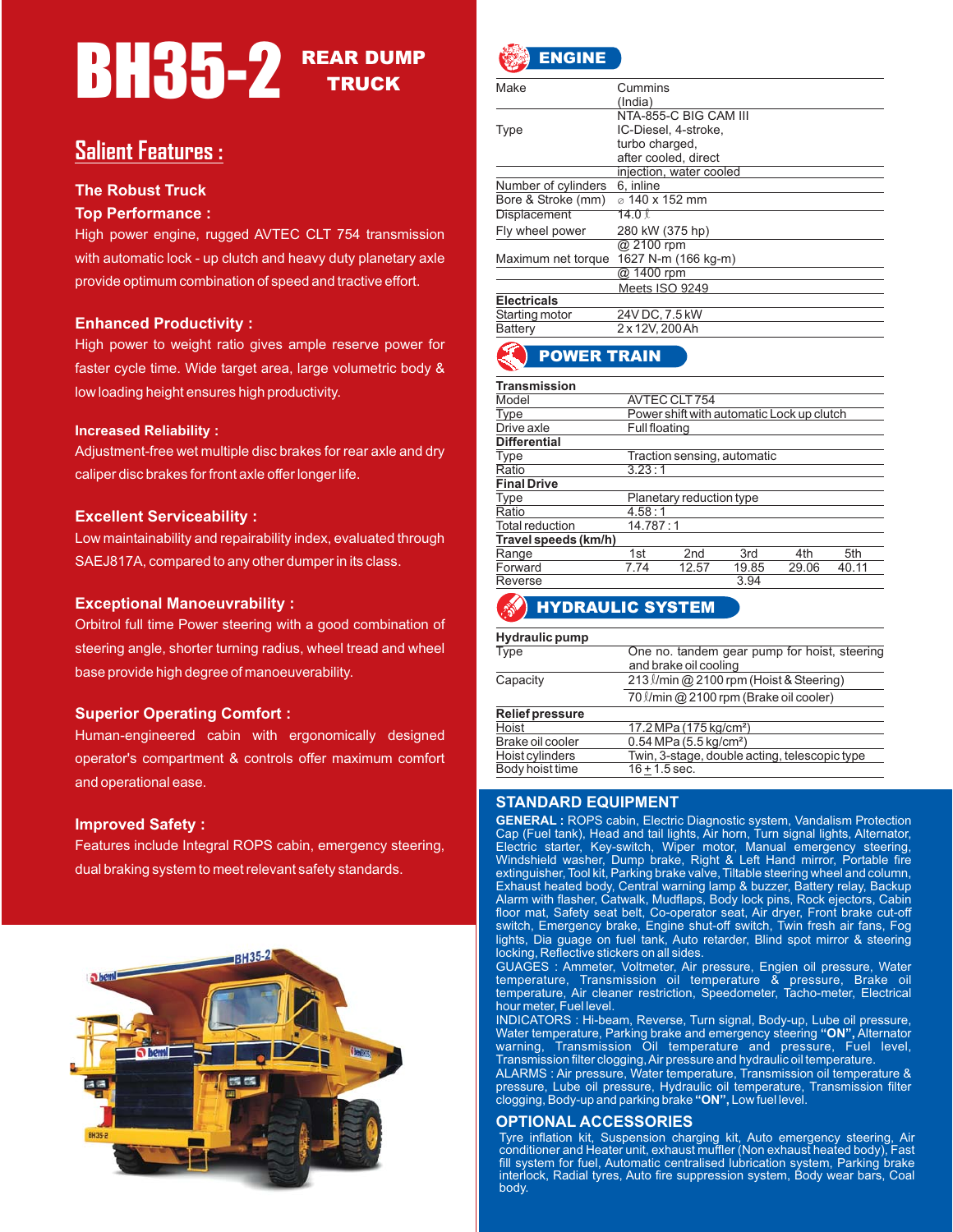# **SUSPENSION**

| Type-front                  | rebound control                                                    | Frame mounted, hydropneumatic integral |  |
|-----------------------------|--------------------------------------------------------------------|----------------------------------------|--|
| Rear                        | Axle mounted, inverted hydropneumatic,<br>Integral rebound control |                                        |  |
| Cylinder                    | <b>Front</b>                                                       | Rear                                   |  |
| Quantity                    | 2 nos                                                              | 2 nos                                  |  |
| Bore x Stroke               | $\varphi$ 216 x 365 mm                                             | $\varphi$ 216 x 170 mm                 |  |
| Charging pressure           | 2.8 MPa                                                            | 1.9 MPa                                |  |
|                             | $(28.12 \text{ kg/cm}^2)$                                          | $(19.5 \,\mathrm{kg/cm^2})$            |  |
| <b>Load/deflection Rate</b> |                                                                    |                                        |  |
| Empty                       | 482 kg/cm                                                          | 408 kg/cm                              |  |
| Loaded                      | 1132 kg/cm                                                         | 5504 kg/cm                             |  |

# **STEERING SYSTEM**

| <b>Type</b>               | Orbitrol, full time power steering           |
|---------------------------|----------------------------------------------|
| <b>Cylinder</b>           |                                              |
| <b>Type</b>               | Double acting, piston type                   |
| Quantity                  | Two                                          |
| Bore x Stroke             | $\varphi$ 110 x 435 mm                       |
| Relief pressure           | 12.4 MPa (126 kg/cm <sup>2</sup> )           |
| <b>Emergency Steering</b> | Electrically driven hydraulic Pump and motor |
| <b>Performance</b>        |                                              |
| Turning radius            | 8.75 m                                       |
| Vehicle clearance Dia     | 18.18 m                                      |
|                           |                                              |

# BRAKES

#### **Service Brakes**

| Front                                   | Air-over-hydraulic, dry caliper disc            |  |  |
|-----------------------------------------|-------------------------------------------------|--|--|
| Rear                                    | Air-over-hydraulic, wet multiple disc           |  |  |
| Emergency                               | Air-over-hydraulic, automatic application       |  |  |
|                                         | through relay emergency valves                  |  |  |
| <b>Parking brake</b>                    | Spring actuated, air released, dry caliper disc |  |  |
|                                         | on axle input flange                            |  |  |
| <b>Retarder brakes</b>                  | Rear brake serves as retarder brake             |  |  |
| Meets ISO 3450 performance requirements |                                                 |  |  |
|                                         |                                                 |  |  |

# O TYRES

| Size           | 18.00 x 25, 32PR (E-4) tubeless - standard          |
|----------------|-----------------------------------------------------|
| (Front & Rear) | 18.00 x 25, 36 PR (E-4) tubeless - optional         |
|                | $18.00 \times 25$ , 40 PR (E-4) tubeless - optional |
| Rim size       | $13.00 \times 25$                                   |
|                |                                                     |

BEML recommends the user to evaluate all job conditions and consult the tyre, manufacturer to make proper tyre selection.

## SYSTEM REFILL CAPACITIES

| <b>Systems</b>          |         | Capacity $(\ell)$ |  |
|-------------------------|---------|-------------------|--|
| Cooling system          |         | 120               |  |
| Fuel tank               |         | 540               |  |
| Engine lub. oil         |         | 26                |  |
| Transmission            |         | 36                |  |
| <b>Differential</b>     |         | 40                |  |
| Final drive (each side) |         | 20                |  |
| Hydraulic tank          |         | 225               |  |
| Air tanks               |         | 150               |  |
| Suspension              | - Front | 17                |  |
|                         | - Rear  | 8.8               |  |



| <b>Plate thickness</b>       |                       |
|------------------------------|-----------------------|
| <b>Bottom</b>                | 16 <sub>mm</sub>      |
| Side                         | 8 <sub>mm</sub>       |
| Front                        | $12 \,\mathrm{mm}$    |
| Target area (Length x width) | 5015 mm x 3475 mm     |
| (Length x width)             |                       |
| Depth                        | 1350 mm               |
| Volumetric capacity          |                       |
| <b>Struck</b>                | 16.0 m <sup>3</sup>   |
| Heaped - SAE/ISO (2:1)       | $22.5 \,\mathrm{m}^3$ |
|                              |                       |

### **CABIN**

Type Sound supressed, Integral ROPS cabin with electronic Diagnostic system Meets ROPS performance criteria as per ISO 3471

#### FRAME فزلع

|  |                | Box section construction made of high tensile |  |  |
|--|----------------|-----------------------------------------------|--|--|
|  | strength steel |                                               |  |  |

# MASS

| Net vehicle mass         | 27,808 kg    |              |
|--------------------------|--------------|--------------|
| Rated payload            | 31,752 kg    |              |
| Gross vehicle mass       | 59,560 kg    |              |
| <b>Mass distribution</b> | Empty        | Loaded       |
| Front axle, kg           | 13,070 (47%) | 19,655 (33%) |
| Rear axle, kg            | 14,738 (53%) | 39,905 (67%) |
|                          |              |              |

## PERFORMANCE CHART



**How to use this chart :** Draw a straight line from gross vehicle mass to percent of<br>total resistance (total resistance = grade resistance + rolling resistance) and extend the same line upto tractive effort. From this point draw horizontally to the curve with the highest obtainable gear, then vertically down to obtain maximum speed.

GUARDS

Engine & Transmission belly guard, cab spill guard, drive line protector, radiator fan guard and hand rails (Meets ISO 3457 requirements)



Material and specifications are subject to change without notice, Illustrations may include optional equipment & accessories



**TRUCK** 

 $\frac{\text{BFR}}{\text{SFR}^2}$  and  $\frac{\text{BFR}}{\text{SFR}^2}$  and  $\frac{\text{BFR}}{\text{SFR}^2}$  and  $\frac{\text{BFR}}{\text{SFR}^2}$  and  $\frac{\text{BFR}}{\text{SFR}^2}$  and  $\frac{\text{BFR}}{\text{SFR}^2}$  and  $\frac{\text{BFR}}{\text{SFR}^2}$  and  $\frac{\text{BFR}}{\text{SFR}^2}$  and  $\frac{\text{BFR}}{\text{SFR}^2}$  and  $\frac{\text{$